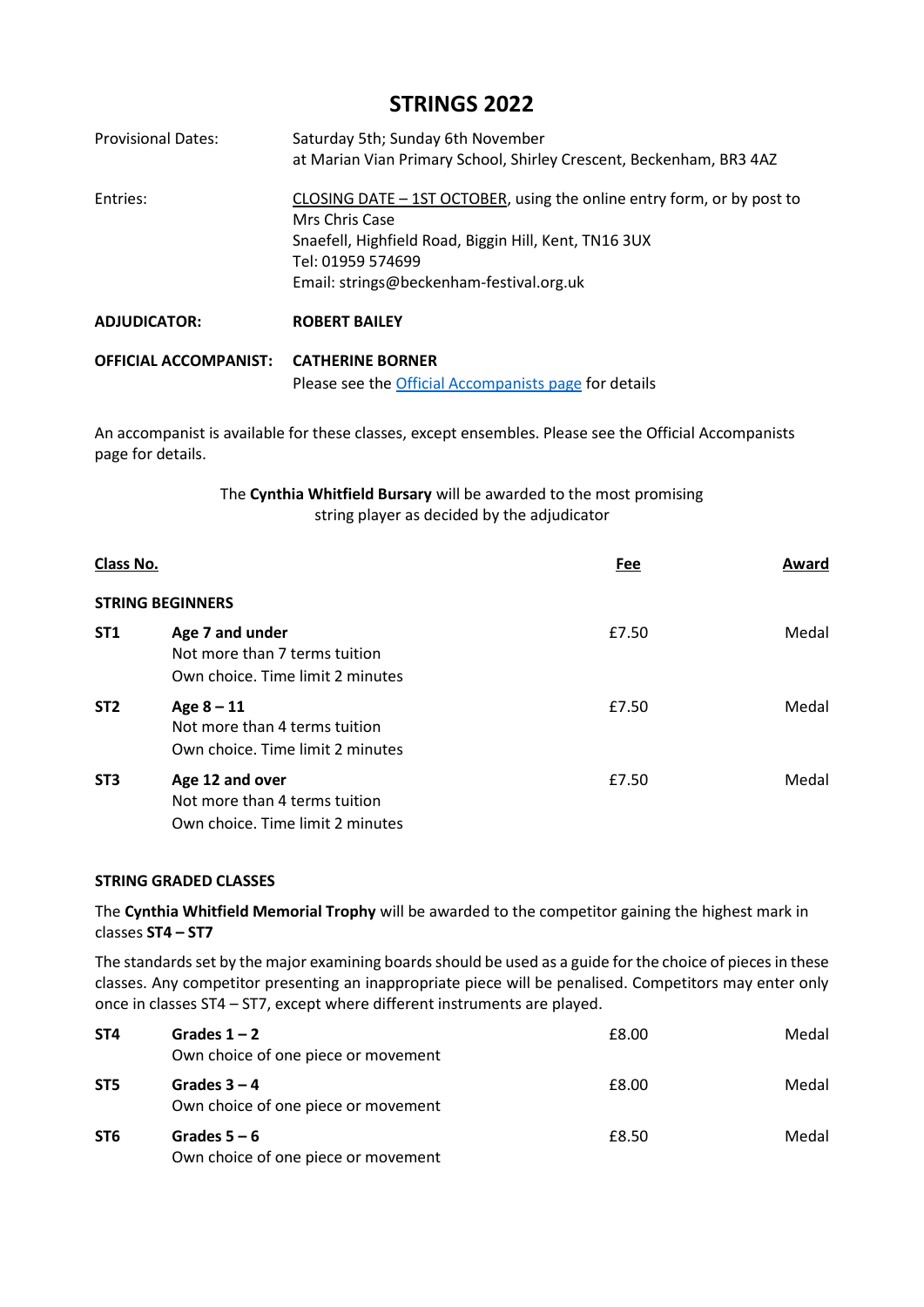| ST7             | Grades $7 - 8$<br>Own choice of one piece or movement<br>(If Grade 8 has been passed before January this year<br>please enter ST25)<br><b>VIOLIN AND VIOLA CLASSES</b> | £9.00 | Medal |
|-----------------|------------------------------------------------------------------------------------------------------------------------------------------------------------------------|-------|-------|
|                 | These cups will be awarded to the competitors gaining the highest mark in the following classes -<br>Winifred Handy Trophy - ST8 - ST11<br>Hugh Bean Cup - ST12 - ST13 |       |       |
| ST <sub>8</sub> | Age 6 and under<br>Own choice of one piece or movement                                                                                                                 | £7.50 | Medal |
| ST <sub>9</sub> | Age $7 - 8$<br>Own choice of one piece or movement                                                                                                                     | £8.00 | Medal |
| <b>ST10</b>     | Age $9 - 10$<br>Own choice of one piece or movement                                                                                                                    | £8.00 | Medal |
| <b>ST11</b>     | Age $11 - 12$<br>Own choice of one piece or movement                                                                                                                   | £8.00 | Medal |
| <b>ST12</b>     | Age $13 - 14$<br>Own choice of one piece or movement                                                                                                                   | £8.00 | Medal |
| <b>ST13</b>     | Age $15 - 18$<br>Own choice of one piece or movement                                                                                                                   | £8.50 | Medal |

## **CELLO AND DOUBLE BASS CLASSES**

#### The **Margaret Napier Memorial Cup** will be awarded to the competitor gaining the highest mark in classes **ST14 – ST17**

| <b>ST14</b> | Age 8 and under<br>Own choice of one piece or movement  | £8.00 | Medal |
|-------------|---------------------------------------------------------|-------|-------|
| <b>ST15</b> | Age 11 and under<br>Own choice of one piece or movement | £8.00 | Medal |
| <b>ST16</b> | Age 14 and under<br>Own choice of one piece or movement | £8.00 | Medal |
| <b>ST17</b> | Age 18 and under<br>Own choice of one piece or movement | £8.50 | Medal |

## **STRING RECITAL CLASSES**

Own choice of two or three pieces which should be of contrasting styles and periods. Credit will be given for the choice of programme.

| <b>ST18</b> | Age 8 and under<br>Own choice as above. Time limit 5 minutes   | £8.50  | Medal                                        |
|-------------|----------------------------------------------------------------|--------|----------------------------------------------|
| <b>ST19</b> | Age 11 and under<br>Own choice as above. Time limit 8 minutes  | £9.50  | <b>Beryl Hartley Cup</b>                     |
| <b>ST20</b> | Age 14 and under<br>Own choice as above. Time limit 10 minutes | £9.50  | <b>Sue Carmichael</b><br><b>Memorial Cup</b> |
| <b>ST21</b> | Age 18 and under<br>Own choice as above. Time limit 12 minutes | £10.00 | Nicolaou Cup                                 |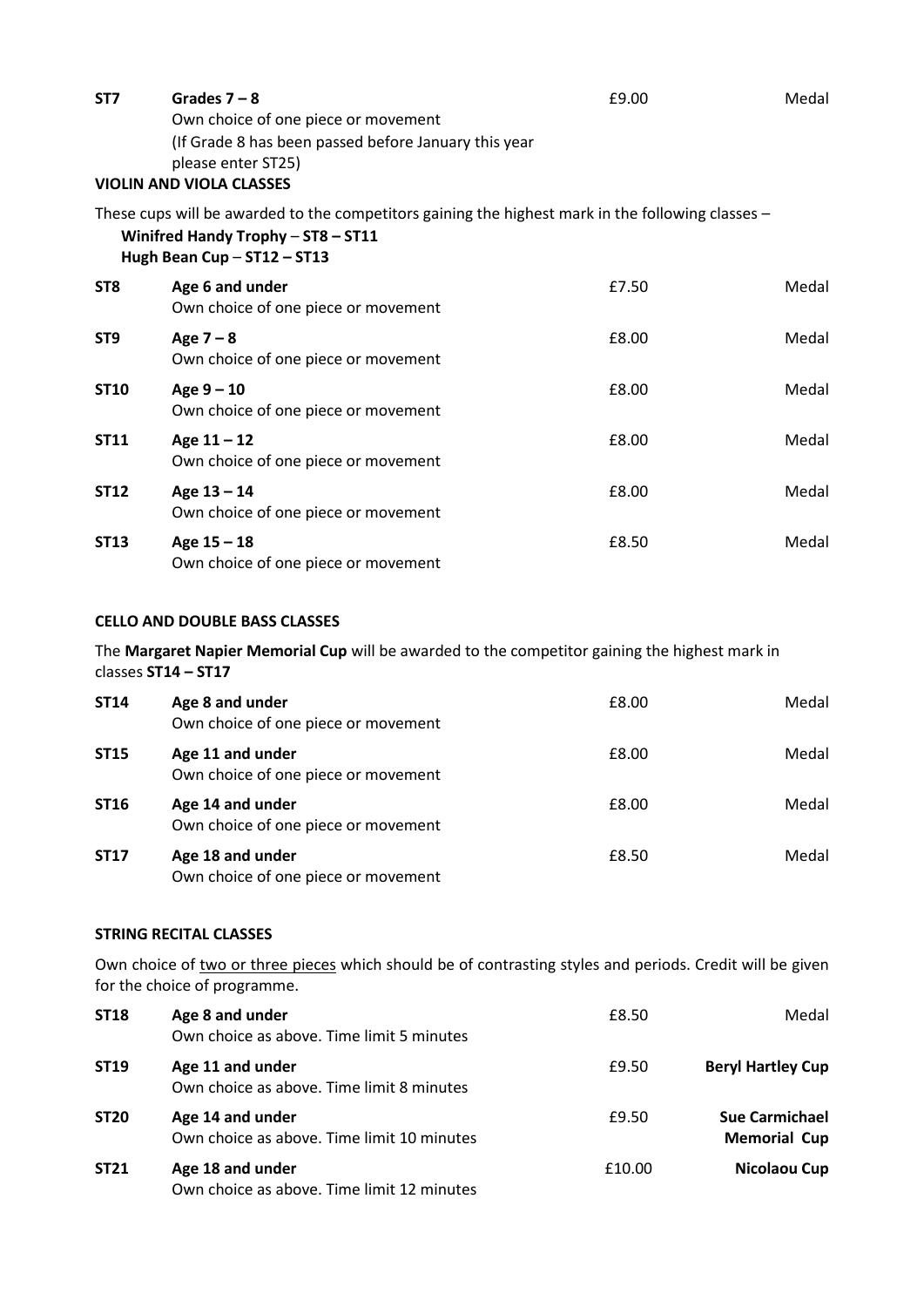| <b>ST22</b> | Open<br>Own choice as above. Time limit 15 minutes                                                       | £10.50 | <b>Andreas Nicolaou</b><br><b>Memorial Trophy</b> |
|-------------|----------------------------------------------------------------------------------------------------------|--------|---------------------------------------------------|
|             | <b>STRING OPEN CLASSES</b>                                                                               |        |                                                   |
| <b>ST23</b> | Sonata or Sonatina<br>Own choice of one movement. Time limit 10 minutes                                  | £9.00  | Medal                                             |
| <b>ST24</b> | Concerto<br>Own choice of one movement. Time limit 15 minutes                                            | £9.00  | Decca Cup                                         |
| <b>ST25</b> | Own choice<br>Own choice of any one piece or movement.<br>Time limit 10 minutes                          | £9.00  | <b>Tripp Cup</b>                                  |
|             | <b>STRING LIGHT MUSIC CLASS</b><br>TV themes, popular songs, jazz:                                       |        |                                                   |
| <b>ST26</b> | Any age<br>Own choice of one piece. Time limit 4 minutes                                                 | £8.50  | Medal                                             |
|             | <b>STRING DUET CLASSES</b>                                                                               |        |                                                   |
|             | The Kreisler Cup will be awarded to the competitors gaining the highest mark in classes ST27 - ST31      |        |                                                   |
|             | Any combination of string instruments, with or without accompaniment                                     |        |                                                   |
| <b>ST27</b> | Age 11 and under<br>Own choice. Time limit 4 minutes                                                     | £9.00  | Medals                                            |
| <b>ST28</b> | Age 14 and under<br>Own choice. Time limit 5 minutes                                                     | £9.00  | Medals                                            |
| <b>ST29</b> | Age 18 and under<br>Own choice. Time limit 6 minutes                                                     | £10.00 | Medals                                            |
| <b>ST30</b> | Open<br>Own choice. Time limit 8 minutes                                                                 | £10.00 | Medals                                            |
| <b>ST31</b> | <b>Family Duet</b><br>Any age. Performers must be related.<br>Own choice. Time limit 5 minutes           | £9.00  | Medals                                            |
| <b>ST32</b> | <b>Teacher and Pupil Duet</b><br>The teacher will not be adjudicated<br>Own choice. Time limit 4 minutes | £8.00  | Medal                                             |